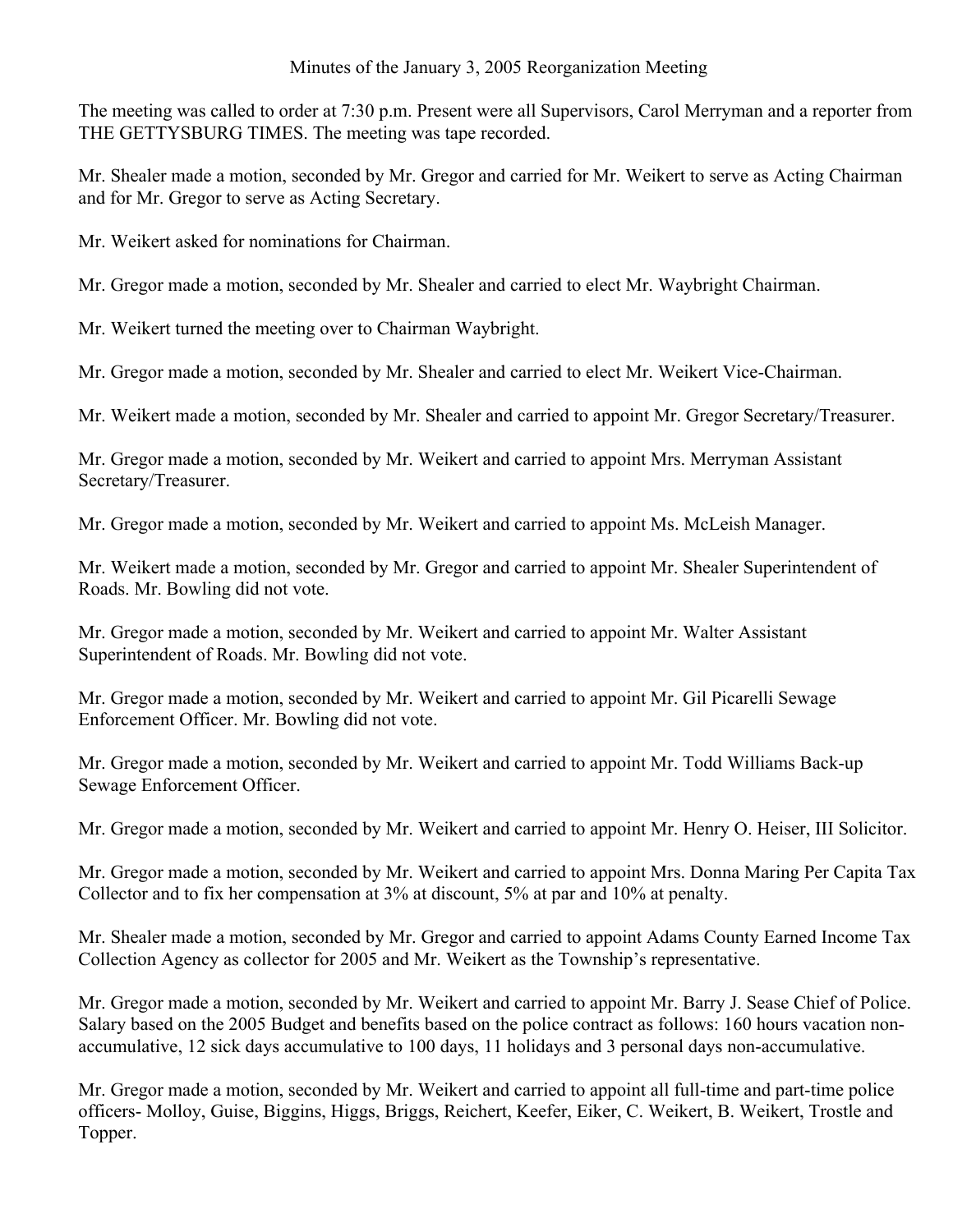Mr. Gregor made a motion, seconded by Mr. Weikert and carried to appoint full-time non-uniformed employees Shriner and Ridinger. Salaries based on the 2005 Budget and benefits as follows: 10 Holidays, Vacation - 5 days in the first year, 10 days after the first year, 15 days after seven years, 20 days after ten years all nonaccumulative, 12 sick days accumulative to 45 days, 2 personal days, 3 bereavement days for the death of a brother, sister, stepparent, grandchild, grandparent or grandparent-in-law and 4 bereavement days for the death of a spouse, child or parent. Mr. Bowling did not vote.

Mr. Weikert made a motion, seconded by Mr. Gregor and carried to appoint Mr. Ron Bower Chairman of Vacancy Board.

Mr. Gregor made a motion, seconded by Mr. Weikert and carried to appoint Mr. James Fox Director of Emergency Management.

Mr. Shealer made a motion, seconded by Mr. Weikert and carried to appoint Mr. Barry Sease Deputy Director of Emergency Management.

Mr. Gregor made a motion, seconded by Mr. Weikert and carried to continue meeting on the  $2<sup>nd</sup>$  and  $4<sup>th</sup>$  Tuesday of each month at 7:30 p.m. and holding a workshop on the Friday morning preceding at 8:30 a.m. Mr. Bowling did not vote.

Mr. Shealer made a motion to keep the committees as formerly organized, seconded by Mr. Weikert and carried. Mr. Bowling did not vote.

| Mr. Gregor and Mr. Waybright  |
|-------------------------------|
| Mr. Waybright and Mr. Shealer |
| Mr. Weikert and Mr. Gregor    |
| Mr. Shealer and Mr. Weikert   |
|                               |

Mr. Gregor made a motion, seconded by Mr. Weikert and carried to appoint Mr. Ron Bower as Zoning and Building Permit Officer. Mr. Bowling did not vote.

Mr. Gregor made a motion, seconded by Mr. Weikert and carried to appoint KPI Technology Township Engineer. Mr. Bowling voted no.

Mr. Gregor made a motion, seconded by Mr. Weikert and carried to retain Adams County National Bank as depositor for the Township's funds.

Mr. Shealer made a motion, seconded by Mr. Weikert and carried to bond Mr. Gregor, Treasurer, Mrs. Merryman, Assistant Treasurer and Flo McLeish, Manager for 1,500,000.00. Mr. Bowling asked the cost of the bonds. Mrs. Merryman stated that the treasurer's bonds are around \$1,000.00 per year and the Manager's bond is around \$1,300.00. She also reported that she has gotten prices on the bonds from other insurance carriers and the difference in the costs have been minimal. She added that, this year, the Manager decided to stay with the local agency.

Mr. Weikert made a motion, seconded by Mr. Gregor and carried to appoint Chester G. Schultz Solicitor for the Zoning Hearing Board.

Mr. Weikert made a motion, seconded by Mr. Shealer and carried to appoint Ms. McLeish representative to the Community Relations Committee.

Mr. Gregor made a motion, seconded by Mr. Shealer and carried to appoint Barbara Underwood to the Zoning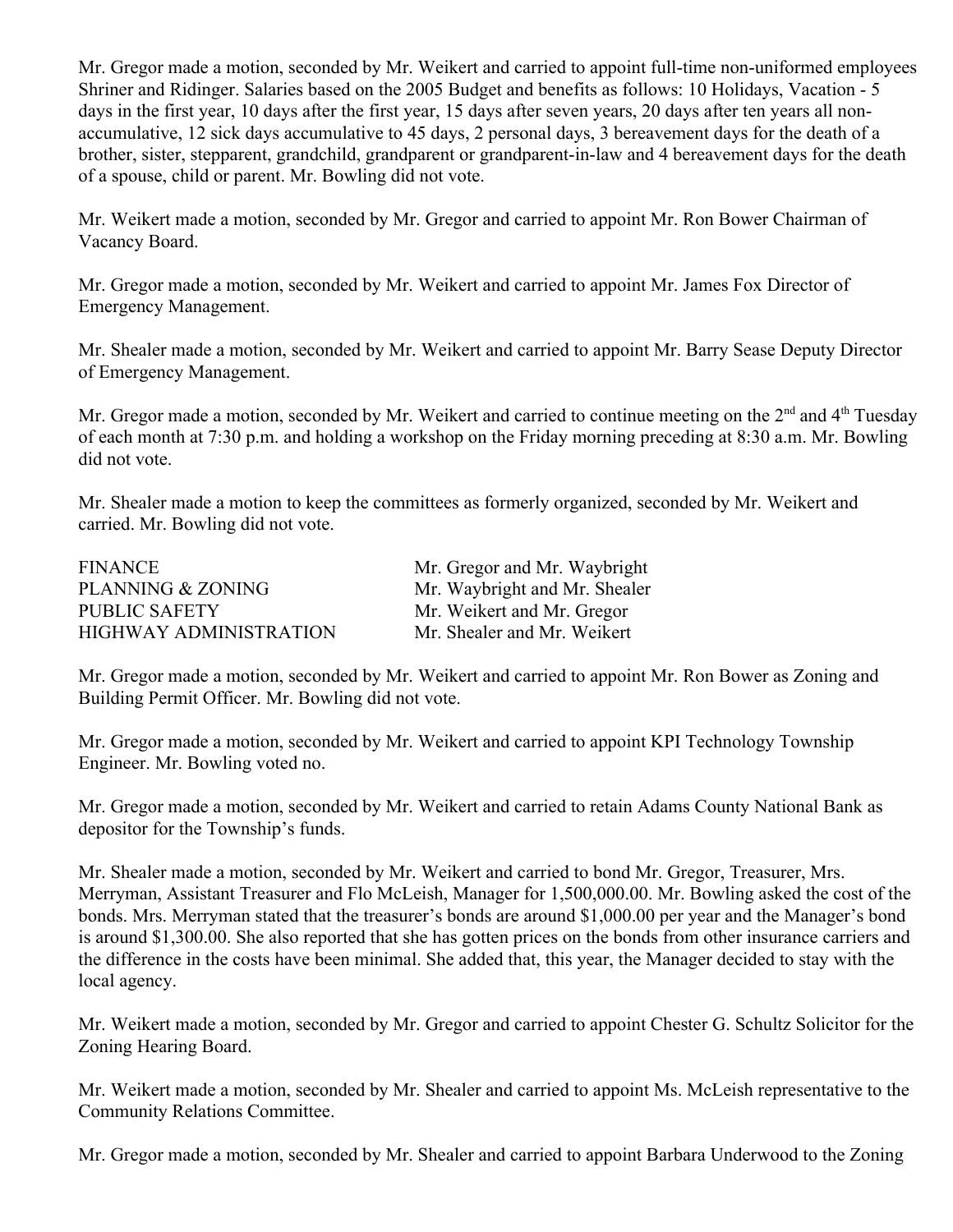Hearing Board for a three-year term. Her term will expire on 2-1-08.

Mr. Gregor made a motion, seconded by Mr. Shealer and carried to approve the raise in stipends for Authority Board members as requested by the Authority to \$1,100.00 per year, paid quarterly (\$250.00) per member and \$1,350.00 per year for the Chairman, paid quarterly (\$337.50). Mr. Bowling did not vote.

Mr. Gregor made a motion, seconded by Mr. Shealer and carried to appoint Mr. William M. Scott, Jr. to the Authority Board for a six-year term which expires 12-31-10 and Mr. Darryl T. Smith for a five-year term which expires 12-31-09. The vacancy (a three-year term) created by Mr. Niebler's resignation was not filled. The Board does have some people in mind to fill the vacancy, but would like to interview them first. The interviews will be scheduled for Friday morning at the workshop.

Mr. Weikert made a motion, seconded by Mr. Gregor and carried to appoint Stambaugh Ness as CPAs to prepare the 2004 Audit.

Mr. Weikert made a motion, seconded by Mr. Gregor and carried to adopt the following Resolution:

### **RESOLUTION 05-01**

## **A RESOLUTION ELIMINATING EMPLOYEE CONTRIBUTIONS TO THE POLICE PENSION PLAN FOR 2005**

BE IT RESOLVED AND ENACTED by the Authority of Cumberland Township, Adams County, Commonwealth of Pennsylvania, by the Board of Supervisors, it is hereby resolved and enacted as follows:

The conditions required by Act 600 allowing for the elimination of employee contributions to the Police Pension Plan have been met;

\*\* The condition of the plan is such that contributions may be reduced, or eliminated, as evidenced by an actuarial study;

\*\* Municipal contributions will not be required to keep the fund actuarially sound;

\*\* The governing body of the Municipality eliminates contributions on an annual basis.

ENACTED AND RESOLVED THIS 3<sup>rd</sup> DAY OF JANUARY, 2005 BY THE BOARD OF SUPERVISORS OF CUMBERLAND TOWNSHIP

#### /SGN/ DAVID P. WAYBRIGHT

CERTIFIED TO BE A TRUE COPY OF THE CUMBERLAND TOWNSHIP POLICE PENSION PLAN RESOLUTION, ADOPTED BY THE BOARD OF SUPERVISORS ON JANUARY 3, 2005.

#### /SGN/ CAROL A. MERRYMAN, ASSISTANT SECRETARY

Mr. Weikert made a motion, seconded by Mr. Shealer and carried to adopt the following Resolution: Mr. Bowling did not vote.

### **RESOLUTION 05-02**

# **A RESOLUTION APPOINTING THE CHIEF ADMINISTRATIVE OFFICER OF THE MUNICIPAL PENSION PLANS FOR CUMBERLAND TOWNSHIP**

We appoint John P. Gregor as the Administrative Officer for the Police and Non-Uniformed Pension Plans of Cumberland Township.

ENACTED AND ORDAINED THIS 3<sup>rd</sup> DAY OF JANUARY, 2005 BY THE BOARD OF SUPERVISORS OF CUMBERLAND